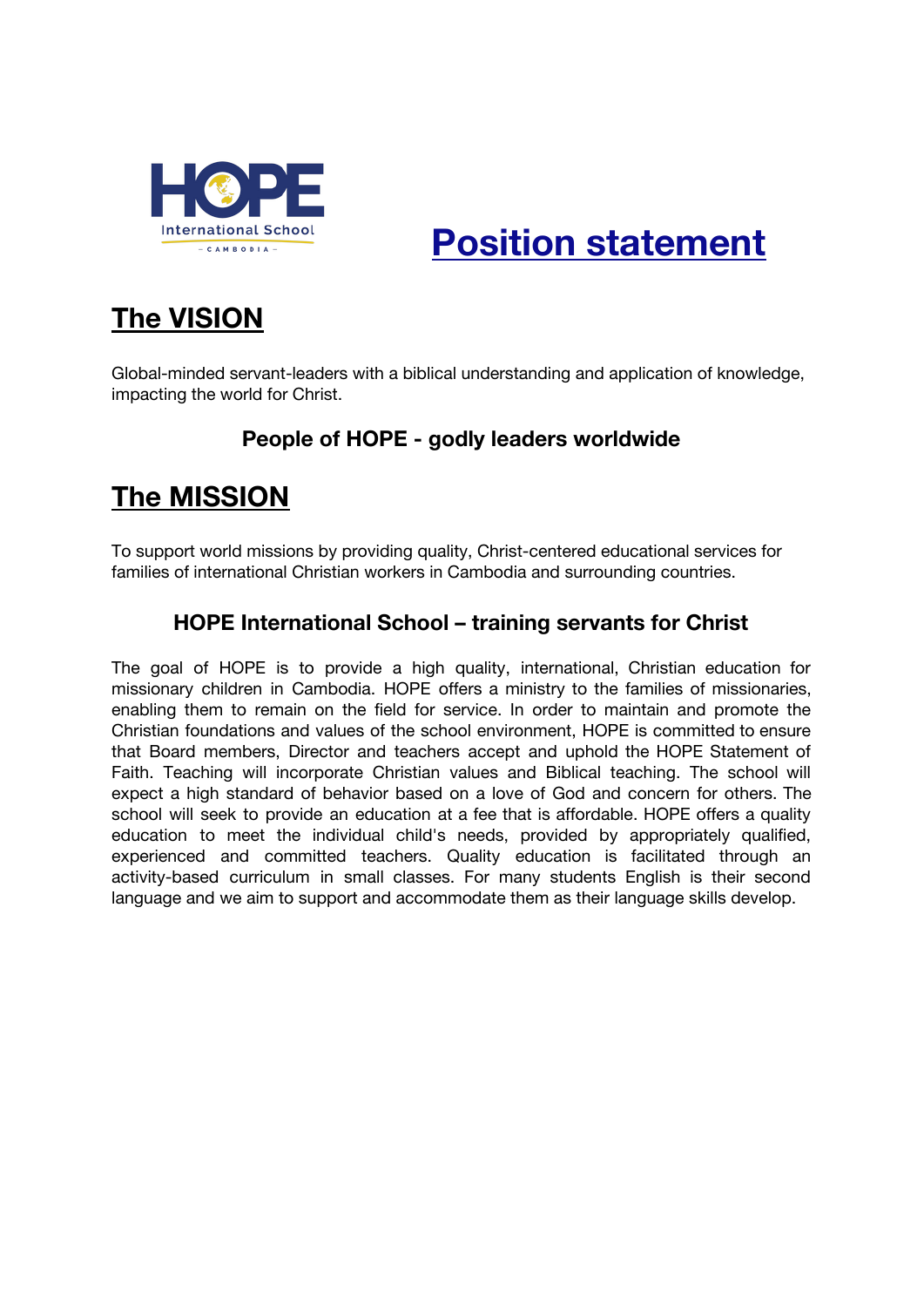## **Outcomes of the HOPE Vision**

It is our desire at HOPE that each student will thrive academically, spiritually, emotionally, physically and relationally. The school vision is expanded below in terms of the outcomes we want to see in our students.

## *HOPE Students will be Global-Minded by understanding, and*

#### *reflecting on:*

#### **International-mindedness**

Developing an international worldview through an awareness of life outside their passport culture. Students will increase their awareness and appreciation of language and culture through participation in a multicultural, multi-ethnic and multi-lingual school setting.

#### **Intercultural Understanding and Respect**

Students will respect and appreciate that all people have intrinsic value and dignity by virtue of each person having been created in the image of God. From this foundation, students will learn to relate to, and grow in their understanding of the diverse, yet connected world we live in.

## *HOPE Students will be Servant Leaders by*

#### **Active involvement**

Being actively involved in school, volunteer work (including CAS), church and in the local community.

#### **Caring and Compassionate**

Eagerly initiate responsible interaction to serve others' needs and be caring members of the local community and environment. As a Christian community, students respond in compassion and love through word and deed.

## *HOPE Students will have Biblical Understanding by*

#### **Inquiry and Reflection**

Sustained inquiry of one's own faith and critically thinking and reflecting on what one believes, while at the same time learning about what others believe. Through this process, students will have the opportunity to respond authentically to the Biblical worldview presented to them.

## *HOPE Students will be able to Apply their Knowledge by*

#### **Challenging**

Becoming critical thinkers who are sufficiently and appropriately challenged academically, being taught to question, assimilate, interpret, evaluate and reflect on knowledge gained in order to make connections between their education and the world they live in.

#### **Lifelong Learning**

Realizing that we live in a rapidly changing world, students will learn to value ongoing (or continuing) education, whether formal or informal, and will develop the habits necessary to maintain such a commitment.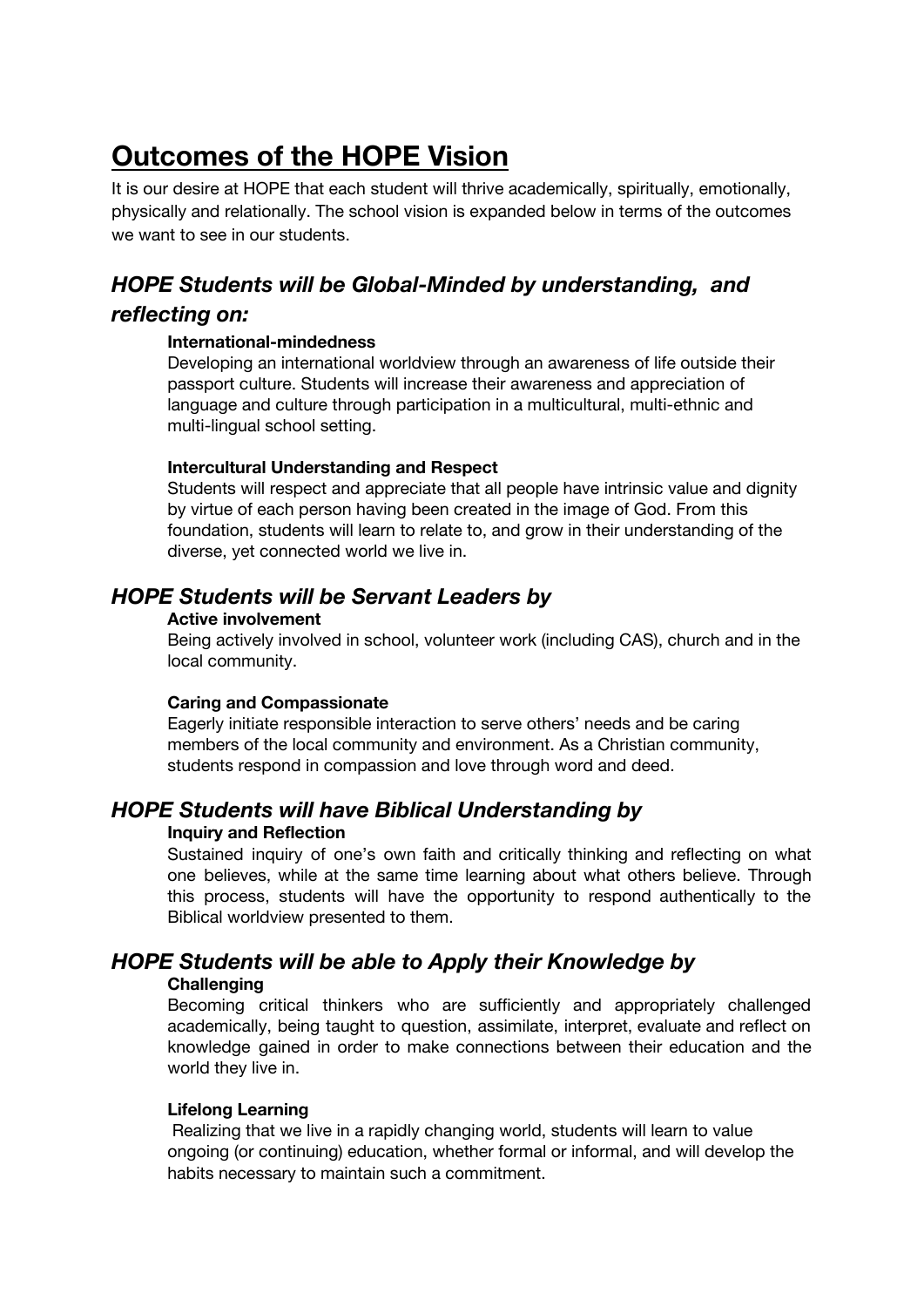#### **Knowledgeable**

Recognizing that God created them to be knowledgeable, as a result, students will study a broad and balanced range of conceptual ideas and content that spans multiple subjects, reaching beyond national and cultural boundaries.

### *HOPE Students have the potential to impact their world for Christ by*

Faithfully and critically applying the knowledge, skills, and understanding they have developed through their education, enabling them to engage their spheres of influence in ways that reflect a Christian worldview and a relationship with Christ.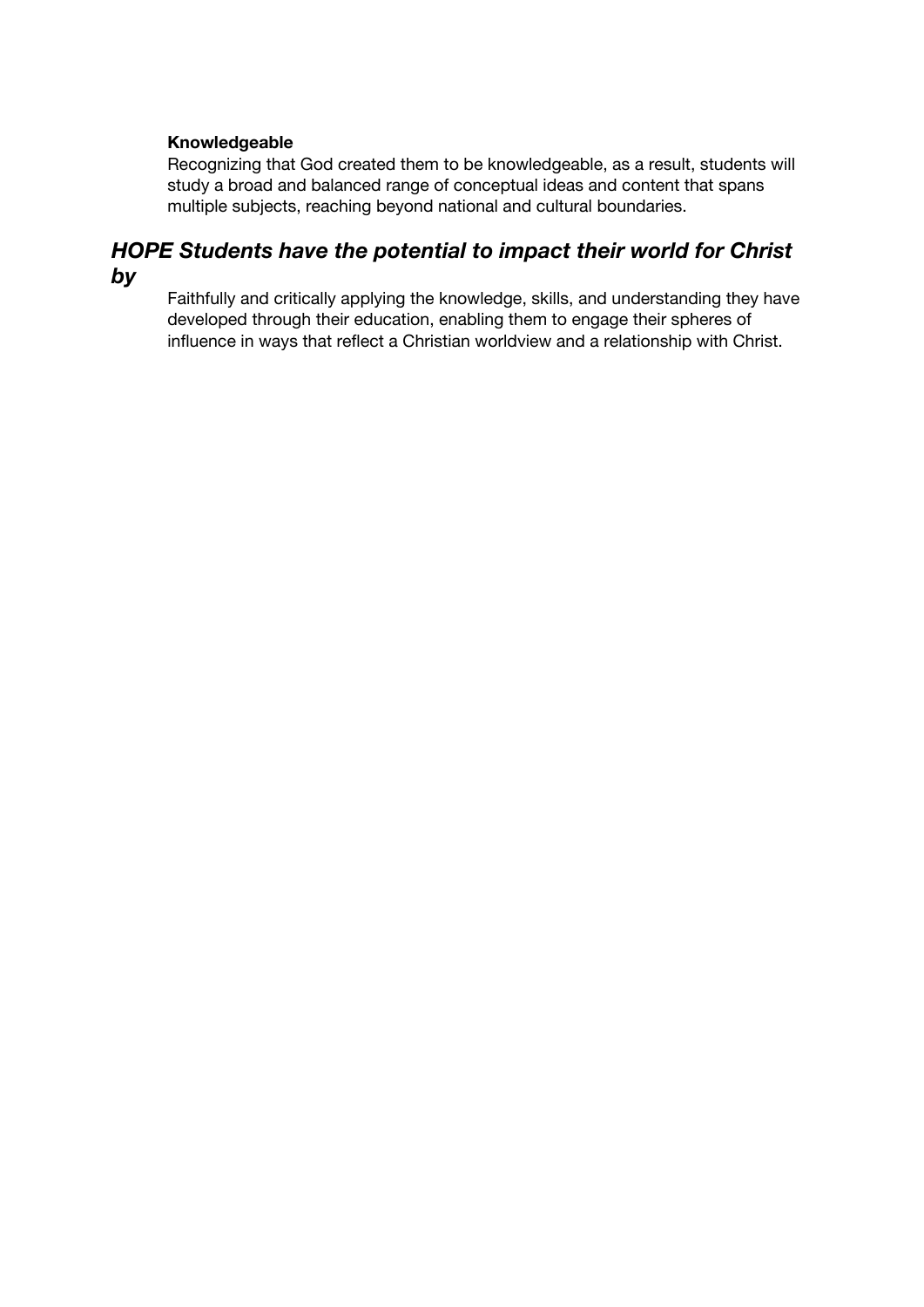## **Our Core Values**

## **God is the Creator and Sustainer of the universe.**

Therefore an attitude of wonder and gratitude is important as we seek to understand and care for the world around us. Gen. 1: 29; Heb. 11: 3;

### **God's truth is revealed in creation, in the Bible and through Jesus Christ.**

Therefore the pursuit of truth is necessary for developing a high level of understanding knowledge. Psalm 19: 1 – 4; 1 Cor. 2: 9,10; John 16: 13; John 17: 17

### **God's authority and sovereign power is absolute throughout history.**

Therefore we are to respect the authority that God has delegated to individuals through institutions such as the family, the church, the school and governments. Exodus 20: 2,3; Ephesians 6: 1 - 3; Romans 13: 1,2; Hebrews 13: 17; James 1: 25

## **Each person is uniquely created in the image of God.**

Therefore it is important to recognize the talents, gifts and abilities of every individual in order to encourage the development of personal potential. Genesis 1: 26; Genesis 5: 1,2; I Cor. 12: 7 – 11; Colossians 1: 28; Ephesians 4: 11 - 16

## **All people have been created to have a relationship with God through Jesus Christ.**

Therefore it is important to be restored into a relationship with God, which in turn enables us to develop and maintain healthy and loving relationships with all people. Ephesians 2: 8,9; Romans 5: 1 – 5; Romans 12: 9 - 21

## **Our earthly and eternal purpose is to honour and bring glory to God.**

This will motivate us and provide direction and meaning to all that we do. Matthew 5: 16; John 15: 8; Romans 15: 6; 1 Cor. 6: 20; Romans 15: 5,6; 1 Peter 2: 12

## **A living relationship with God results in a desire to be more like Jesus Christ.**

Therefore it is important to allow the Holy Spirit to refine our character, resulting in the demonstration of godly virtues. Matthew 5: 3 – 12; Galatians 5: 22,23; Ephesians 5: 1,2

## **Parents have ultimate responsibility for the education of their children.**

Therefore it is important to develop a partnership between parents and teachers for the education and nurturing of the children. Deut. 6: 4 - 9; Psalm 78: 4 – 6; 1 Cor. 12: 27 & 28.

### **Jesus Christ commands us to make disciples of all nations.**

Therefore it is important that we respond to this by developing skills and seeking opportunities to share our faith in love, through words and deeds, with all people. Matt. 28: 19, 20; Deut. 15 7; Matt. 19: 21.